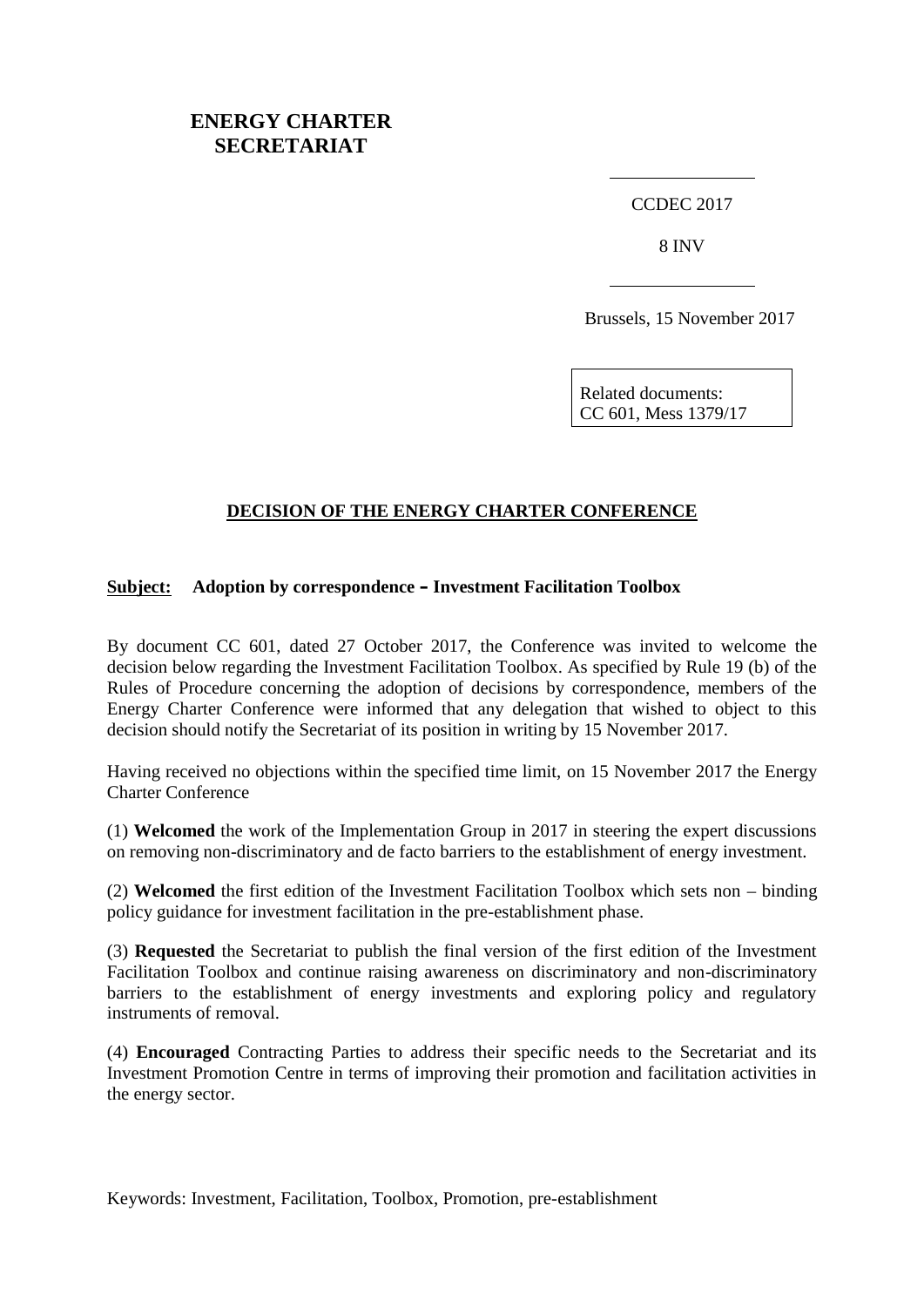

# **Investment Facilitation Toolbox**

*First edition Policy Guidance for Investment facilitation in the pre-establishment phase*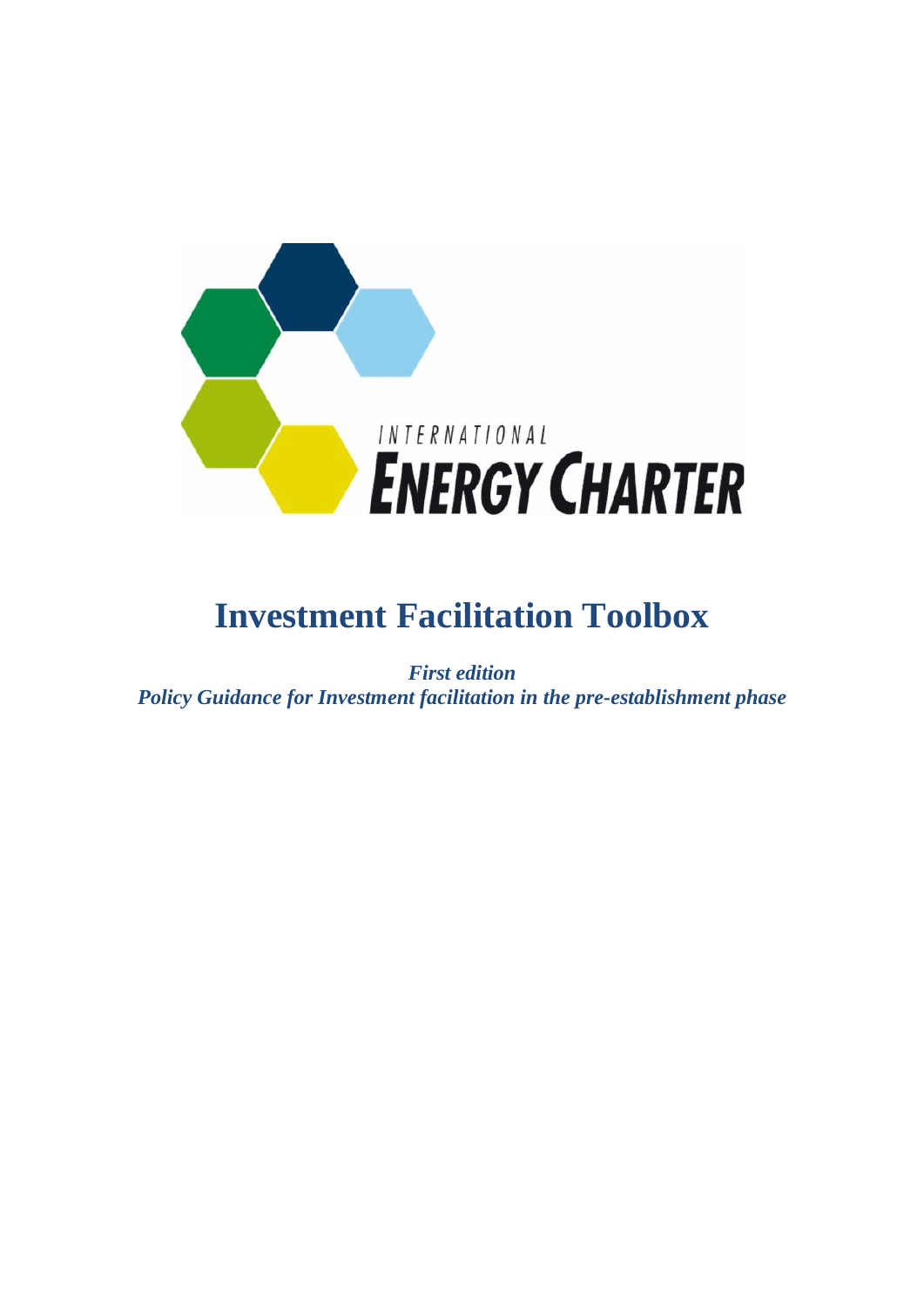#### **1. Introduction**

#### *Background*

- 1. As a result of the 2014 Review conducted under Article 34.7 of the Energy Charter Treaty<sup>1</sup>, the Energy Charter Secretariat engaged in a series of activities to analyse the existing barriers to the establishment of energy investment, the benefits of shared principles for the establishment of investment as well as available policy options to remove such barriers by means of domestic and international rules.
- 2. After a series of activities which contained expert meetings and joint sessions with investment experts from contracting parties, observer states, third countries, international organisations, regulatory authorities and investment promotion agencies, the Secretariat prepared numerous discussion notes, reports, analyses on wide range of opportunities for further steps for the ECT Constituency (binding and soft instruments) to the establishment of energy investment.
- 3. As a result of the groundwork undertaken so far, the Energy Charter Conference mandated the Secretariat to formulate non-binding policy options, which could facilitate the removal of nondiscriminatory and de facto barriers to the establishment (entry) of energy investments.
- 4. Based on the discussion that took place at the meetings of the Implementation Group in January and September 2017, the Secretariat prepared the draft of Energy Charter Investment Facilitation Toolbox (INV Toolbox), which in its 1st edition, contains a checklist of policy options for removing non-discriminatory and de facto barriers to the establishment (entry) of energy investments.

#### *Objectives of the Energy Charter Investment Facilitation Toolbox*

- 5. The Energy Charter Investment Facilitation Toolbox will gradually address ground-level obstacles to investment in the energy sector in the pre- and post-establishment phases. The INV Toolbox is intended to progressively identify variety of de iure and de facto barriers which impede investment in the energy sector and illustrate a set of actions and best practices which countries can choose and incorporate into their own regulations and investment promotion efforts in order to improve their overall investment climate and attract energy investors.
- 6. The Energy Charter Investment Facilitation Toolbox will complement the work of other international organisations (UNCTAD, OECD, World Bank, IFC, MIGA, WAIPA, G20, WTO), which have been active in investment facilitation activities, across all sectors of the economy. The Energy Charter Investment Facilitation Toolbox will respond to the need for specific actions aimed at unlocking and boosting investment in the energy sector. Thus, in order to promote an atmosphere of trust and mutual confidence between governments and energy investors, it is intended to release annual editions of the INV Toolbox which will address options and

*<sup>1</sup> In 1999 and thereafter at intervals (of not more than five years) to be determined by the Charter Conference, the Charter Conference shall thoroughly review the functions provided for in this Treaty in the light of the extent to which the previsions of the Treaty and Protocols have been implemented […].*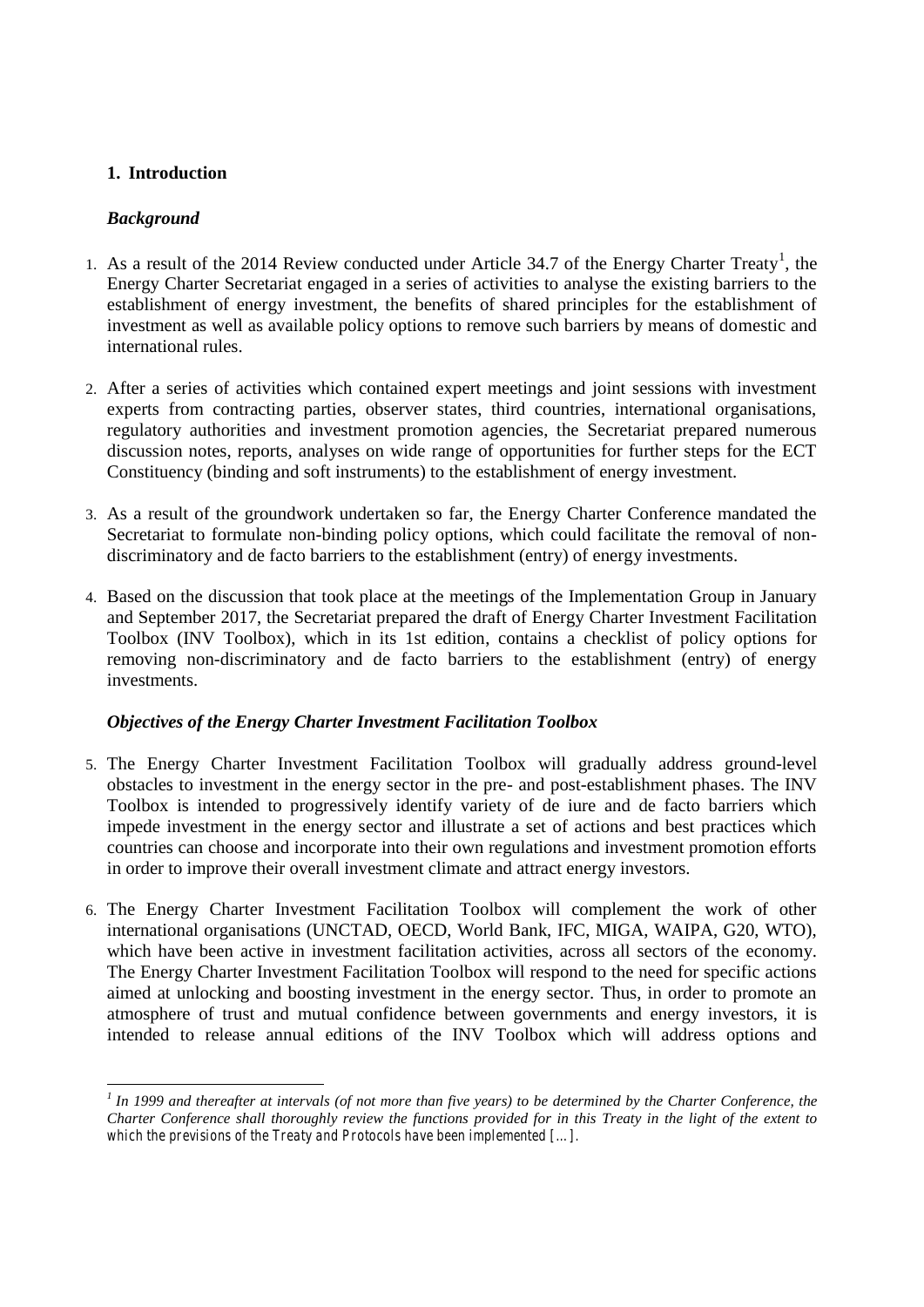instruments to be considered by the ECT Constituency to remove different barriers to energy investment.

7. Barriers and policy options identified in this edition of the INV Toolbox have a two-fold nature: most of them are energy specific but some barriers and ways to remove them are applicable to all sectors of the economy. Therefore, the Energy Charter Investment Facilitation Toolbox aims to complement existing investment policies of the countries and set of recommendations from the other international organisations actively engaged in the Investment Facilitation.

#### *Why investment facilitation matters?*

- 8. For the purpose of this edition, pre-investment activities are defined as the entry and the establishment of foreign companies within the territory of a host state as well as the acquisition of interest in domestic ventures and the expansion of existing business. The pre-investment activities may also include tenders of state assets, public procurement, concession procedures, or any kind of permission necessary for establishing or expanding investment as well as institutional contacts and cooperation with the national/local institutions and domestic courts.
- 9. Investment facilitation is one of the simplest and most cost effective tools to stimulate the flow of private investments and improve day-to-day business in the host countries and should not be neglected. Investment facilitation is about creating favourable conditions for private investment. Thus, investment facilitation should be an important component of countries' actions to eliminate obstacles and enable favourable conditions for the establishment and expansion of private investment.
- 10.Restrictive frameworks, ineffective implementation and enforcement of laws and procedures impede energy investment and may increase the cost of doing business. Moreover, these factors may lead investors to withdraw from an existing investment or cancel a planned investment. Different obstacles can occur during the initial phase of an investment or later as the nature of energy projects is dynamic and usually span long time periods.
- 11.Facilitation is also helpful in terms of attracting investment and building long-term relationships between the host country and the investors, which is beneficial for both sides. Inflow of investment contributes to the development of the economy, creation of jobs, linking local and international markets and value chains as well as improving innovation of the country. These advantages are possible only through effective implementation of investment policies and various facilitation efforts.
- 12.Countries should carefully design their promotion and facilitation activities and ensure that institutions, which carry out this work, have a clear structure and are strong enough to fulfil their mandate. Efficient policy-making coupled with the right investment policies is essential to improve the openness of the country and its attractiveness in doing energy business. This is especially crucial for countries with little track record of attracting foreign direct investment (FDI) or which are perceived as difficult places to invest.
- 13.That being said, it is important to acknowledge that investment facilitation activities alone do little to alleviate ground-level obstacles for energy investors. They have limited effects due to the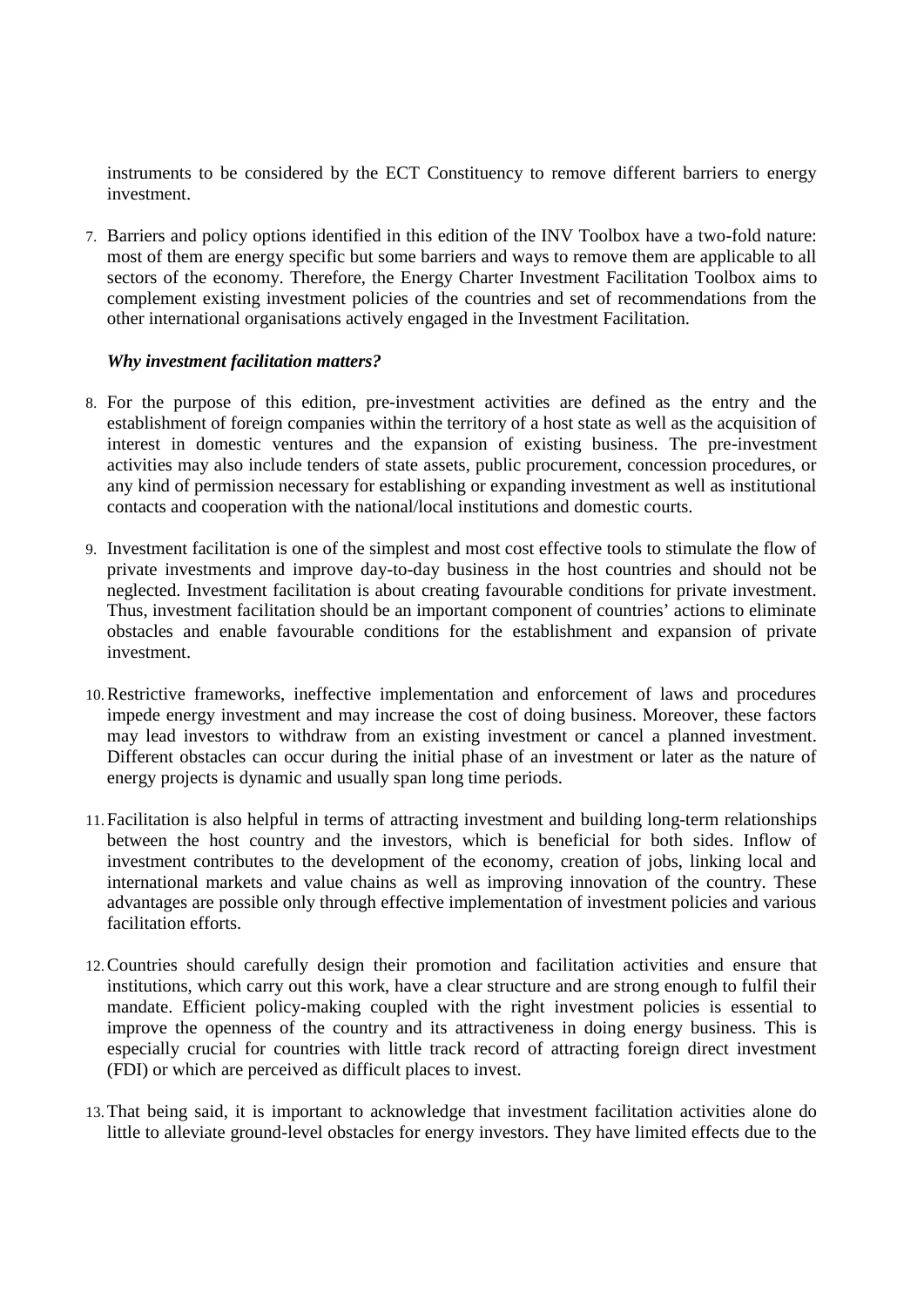complex nature of investing in energy and the existence of other external factors. Not all the countries, which attract a lot of private investment in their energy sectors, have stable and favourable investment conditions. Nevertheless, it is self-evident that countries, with high levels of bureaucracy, excessive administrative procedures, low transparency, unpredictability, complex institutional governance have little chances of attracting investment which can be relatively hampered compared to an ideal scenario.

#### **2. Non-discriminatory and de facto barriers to the entry and establishment of energy investment**

- 14.Barriers to the establishment and expansion of energy investment can take various forms. Pre-Investment barriers may be discriminatory and non-discriminatory, with direct or indirect effect, depending on their context and the way they are applied in practice. These barriers create a concrete risk in the making of an investment, which investors take into account while estimating the anticipated return on the investment.
- 15.Discriminatory barriers usually take the form of controls or restrictions over the admission and establishment of foreign investment or limitations on foreign ownership and control. Discriminatory requirements may be applied to restrict foreign investment for legitimate national policy objectives. These objectives range from national security, control over natural resources, protection of critical energy infrastructure, and national development strategic objectives.
- 16.Non-discriminatory and de-facto barriers do not contribute to any development objectives. The Table 1 provides the governments the examples of typical non-discriminatory and de facto barriers to the establishment of energy investment which had been selected during expert consultations on removing pre-establishment barriers conducted by the Energy Charter Secretariat over the past years. Table 1 was divided into 7 categories (*obtaining approval of energy investment; transparency; regulations; bureaucracy; enforcement; institutional governance; judiciary*) and each of them consists of several ground-level obstacles which affect day-to-day operations of international and domestic investors.
- 17. Discriminatory barriers are not targeted in the  $1<sup>st</sup>$  edition of the Investment Facilitation Toolbox. For the purpose of this edition, only non-discriminatory and de facto barriers to entry of energy investment are addressed.

*Table 1: Overview of government and institutional barriers to entry of energy investment*

#### **Obtaining approval for energy investment**

- Responsibility of signing off on investment approval is spread across multiple government and local agencies.
- Lack of a single window for all enquiries concerning procedures for the entry of energy investment.
- High cost and long time required for approval of licences and permits for energy projects.
- Long duration of the administrative examination of the investment project by several different state agencies.
- Excessive procedures for approving feasibility studies and environmental impact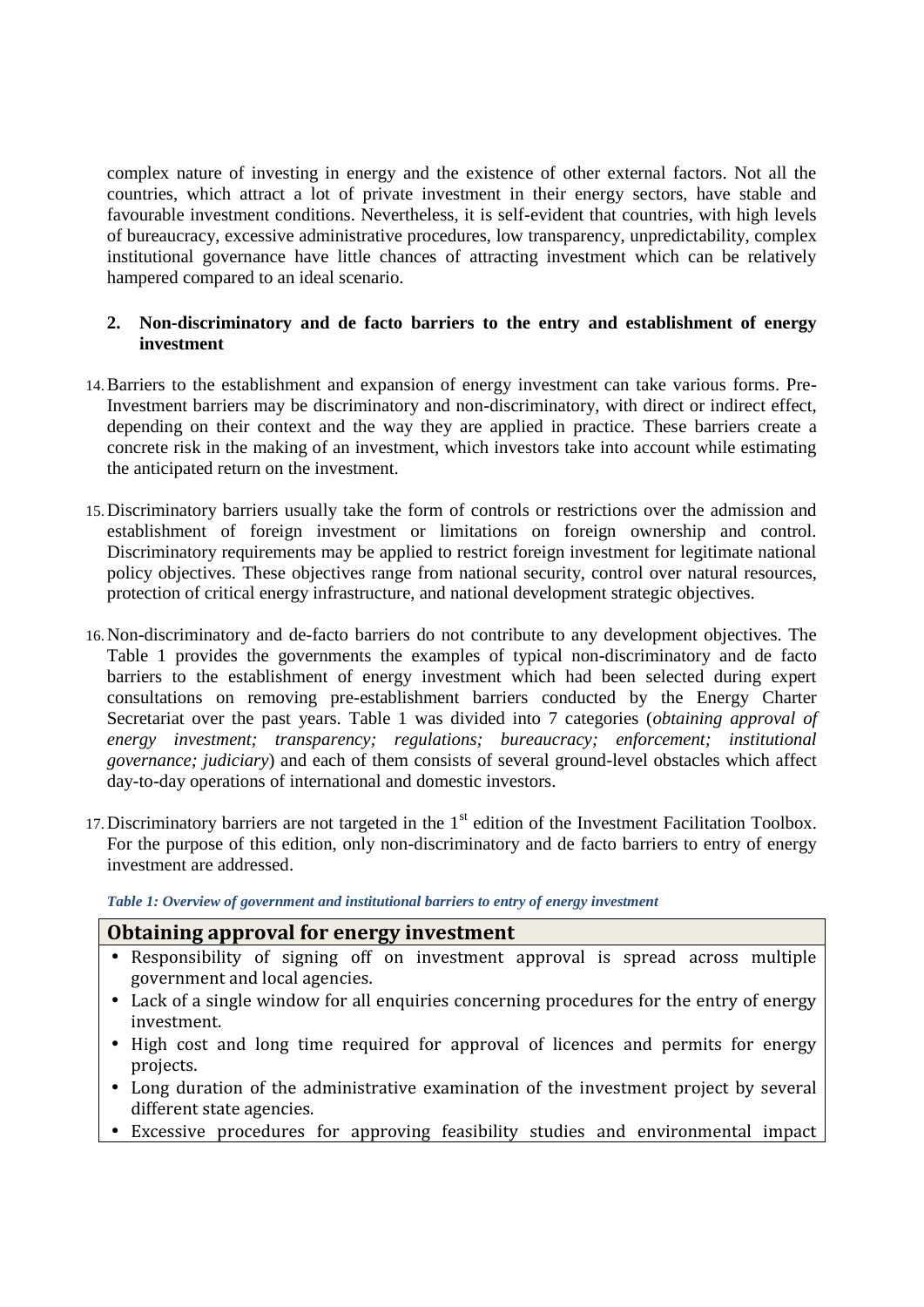|                             | assessments by national and sub-national authorities.                                                                                                            |  |
|-----------------------------|------------------------------------------------------------------------------------------------------------------------------------------------------------------|--|
|                             | Long and complicated contract award process under the public procurement rules.                                                                                  |  |
|                             | Long and complicated review procedure commenced before the national competition                                                                                  |  |
|                             | authority.                                                                                                                                                       |  |
|                             | Complicated and lengthy procedures for purchasing or leasing land as well as unclear<br>ownership status.                                                        |  |
|                             | Unclear criteria for administrative decisions including investment project screening and                                                                         |  |
|                             | approval of business licenses and permits.                                                                                                                       |  |
|                             | Lack of time limits for decision-making on permitting procedures.                                                                                                |  |
|                             | Informal pressures from state agencies to hire local employees prior to issuing approval                                                                         |  |
|                             | of investment projects.                                                                                                                                          |  |
|                             | Work permit applications may be burdensome and lengthy, and may impose restrictions<br>on staff mobility.                                                        |  |
|                             | Complicated procedures might lead to more corruption.                                                                                                            |  |
| <b>Lack of transparency</b> |                                                                                                                                                                  |  |
|                             | Accessibility to primary and secondary legislations or regulations may be difficult or<br>complicated.                                                           |  |
|                             | Energy and investment goals of the country are not stated in the policy documents or<br>official strategies.                                                     |  |
|                             | The informal processes are held without issuance of documents of permissions.                                                                                    |  |
|                             | Lack of accurate and timely information on energy and investment policies of the                                                                                 |  |
|                             | country.                                                                                                                                                         |  |
|                             | Lack of mechanisms, which provide oversight of regulatory policies, procedures and                                                                               |  |
|                             | goals.                                                                                                                                                           |  |
|                             | Inaccessibility to the centralised registry of laws and regulations on a permanent basis<br>or on request.                                                       |  |
|                             | Unavailability of laws and regulations in English and other foreign languages.                                                                                   |  |
|                             | Lack/Limited amount of information on energy market functioning.                                                                                                 |  |
|                             | Lack of price/tariffs transparency.                                                                                                                              |  |
|                             | Lack of accessibility to judicial and arbitral decisions regarding energy investments.                                                                           |  |
|                             | Regulatory unpredictability, instability and discontinuity                                                                                                       |  |
|                             | Lack of clear policies and long-term goals on the energy market development.<br>Lack of strategic and long-term thinking within the governments about impacts of |  |
|                             | regulatory change.                                                                                                                                               |  |
|                             | Inability of the country to set up a national action strategy with a long-term perspective.                                                                      |  |
|                             | Lack of interim targets of the country and monitoring/review mechanisms aimed to<br>achieve the state energy and investment goals and priorities.                |  |
|                             | The overall contradiction, overlap and/or incoherence among energy and investment                                                                                |  |
|                             | regulations and legal voids.                                                                                                                                     |  |
|                             | Legislation is not specific enough or not designed to address the needs of the energy<br>investors.                                                              |  |
|                             | Decision-makers may have significant discretion, allowing informal practices to exist                                                                            |  |
|                             | into the public domain.                                                                                                                                          |  |
|                             | Lack of prior notification requirement before enacting new laws and regulations.                                                                                 |  |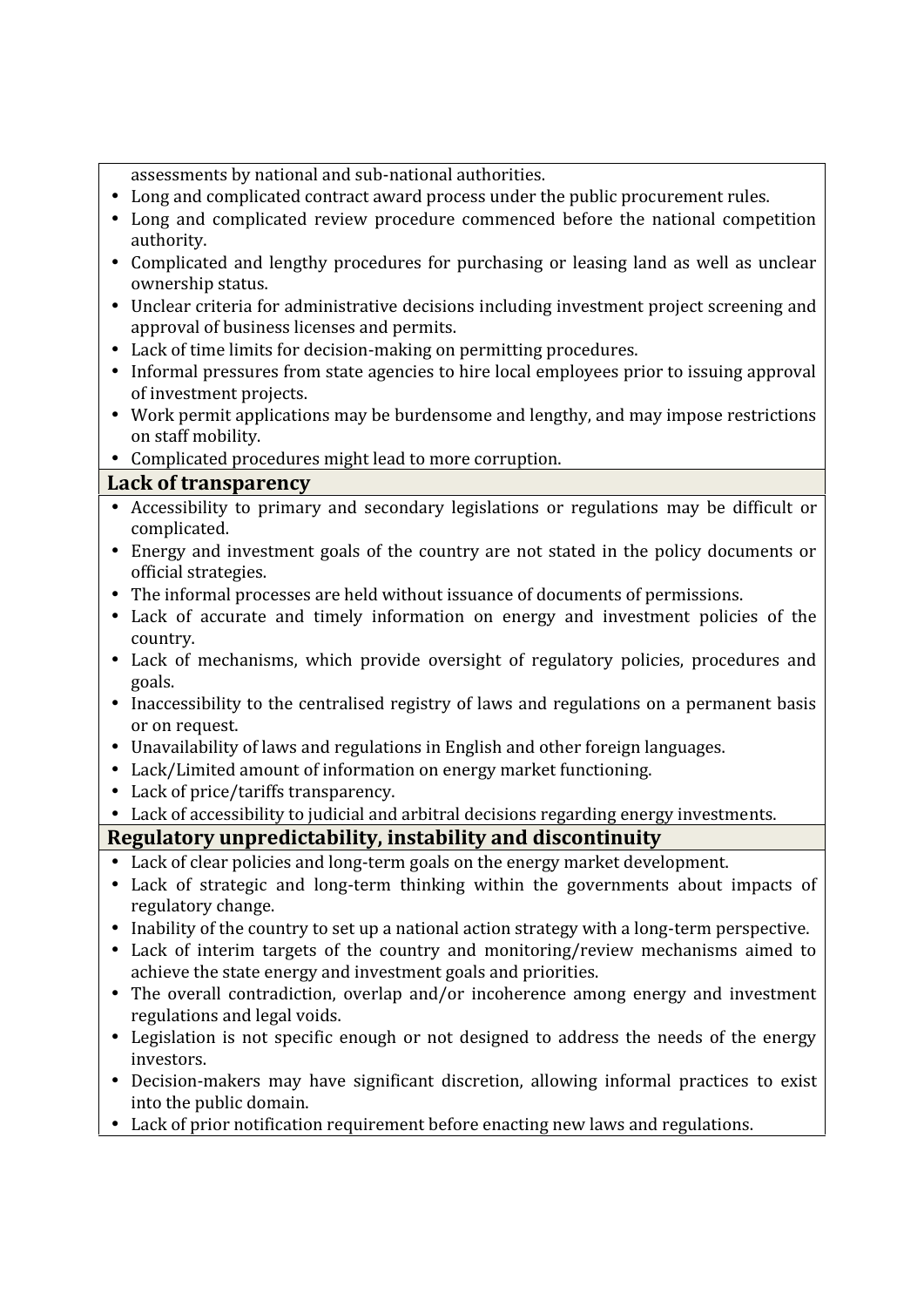|                                                                                           | Frequent and unforeseen revisions of policies and laws, including changes that are                                                                                   |  |
|-------------------------------------------------------------------------------------------|----------------------------------------------------------------------------------------------------------------------------------------------------------------------|--|
|                                                                                           | retroactive.<br>Lack of appeal mechanisms against regulatory changes, which may affect business                                                                      |  |
|                                                                                           | activities of the investors.                                                                                                                                         |  |
| <b>Excessive bureaucracy</b>                                                              |                                                                                                                                                                      |  |
|                                                                                           | Unclear, onerous, or unpredictable procedures of decision-making and lack of                                                                                         |  |
|                                                                                           | operational standards to carry out regulatory reform.                                                                                                                |  |
|                                                                                           | The large number of steps involved in the decision-making process of the<br>administration.                                                                          |  |
|                                                                                           | Lack of skilled, professional, and accountable civil service in the energy sector.                                                                                   |  |
| Inefficient enforcement of rules and regulations                                          |                                                                                                                                                                      |  |
|                                                                                           | Decision-making processes of national and sub-national authorities are complex and                                                                                   |  |
|                                                                                           | opaque.                                                                                                                                                              |  |
|                                                                                           | Unenforceable legal framework and inadequate implementation capacity of civil service                                                                                |  |
|                                                                                           | for public procurement procedures.                                                                                                                                   |  |
|                                                                                           | Large discrepancy of the decision makers in the administrative process.                                                                                              |  |
|                                                                                           | Gap between formal policies and their implementation as well as lack of fairness in<br>application of law.                                                           |  |
|                                                                                           | Unclear and ineffective institutional governance                                                                                                                     |  |
| Lack of the central authority, which is responsible for policy formulation and regulatory |                                                                                                                                                                      |  |
|                                                                                           | reform within the government.                                                                                                                                        |  |
|                                                                                           | Unclear prerogatives between different levels of the government where more than one                                                                                  |  |
|                                                                                           | institution is responsible for policy formulating and regulatory implementation.                                                                                     |  |
|                                                                                           | Unclear division of responsibilities between different government institutions in the                                                                                |  |
|                                                                                           | central decision-making.                                                                                                                                             |  |
|                                                                                           | Lack of coordination between the central government and local authorities.<br>Lack of an independent sectorial Regulatory Authority or uncertainty which institution |  |
|                                                                                           | exercises regulatory functions in the energy sector.                                                                                                                 |  |
|                                                                                           | Budgetary and managerial dependence of the National Regulatory Authority on the line                                                                                 |  |
|                                                                                           | Ministries.                                                                                                                                                          |  |
|                                                                                           | Lack of a dedicated Investment Promotion Authority or inability of the country to assign                                                                             |  |
|                                                                                           | clear responsibilities over investment promotion to develop energy investment strategy                                                                               |  |
|                                                                                           | and establish favourable procedures for energy investors.                                                                                                            |  |
|                                                                                           | Inefficient, non-independent and unpredictable national judiciary                                                                                                    |  |
|                                                                                           | Low reliability and low efficiency of national courts, which do not deliver decisions<br>within a defined time limit.                                                |  |
|                                                                                           | No clear institutional separation between the administration and the judiciary (lack of<br>judicial independence).                                                   |  |
|                                                                                           | Judicial and arbitral decisions related to the energy sector are not publicly accessible.                                                                            |  |
|                                                                                           | Poor enforcement of judgments and awards leading to the inability of an investor to<br>enforce the award.                                                            |  |
|                                                                                           | Unpredictable court decisions making it difficult to predict the outcome of any dispute.                                                                             |  |
|                                                                                           | Lack of mediation possibilities with state-owned energy entities and the government                                                                                  |  |
|                                                                                           | Lack of/inefficient national and international dispute resolution systems and lack of                                                                                |  |
|                                                                                           |                                                                                                                                                                      |  |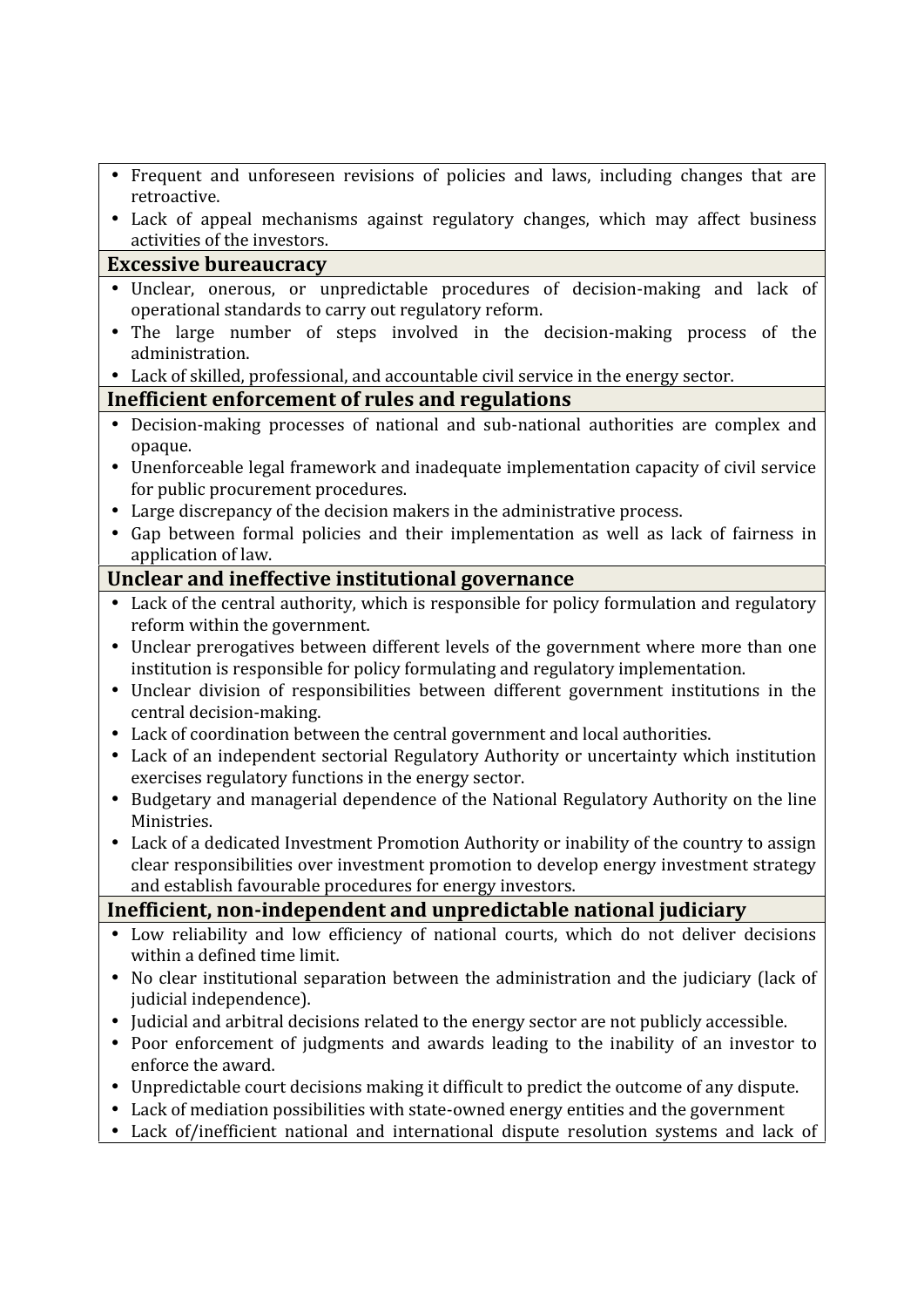institution (i.e. Ombudsman) to which investors can refer in case of conflict with the state.

- Lack of appeals mechanism to correct first-instance decisions.
- Lack of clear and time-bound mechanisms for determining compensation in the event of expropriation in the energy sector.

#### **3. Policy options for investment facilitation in the energy sector**

- 18.Each country has the sovereign right to regulate and decide what conditions it gives the investors to entry and establish foreign investment within its territory. However, given the vital role that investment facilitation can play in improving investment conditions, policy-makers must prioritise this field in their overall strategy with the overriding objective to remove ground-level barriers to investors. Nevertheless, promotion and facilitation activities should not be seen as a substitute for strategic policy reforms but they should have an important role in the overall promotion strategy and be integral to sectoral reforms.
- 19.Therefore, Governments need to provide clear rules of the game and focus on ensuring predictable rules, removing excessive bureaucratic barriers to attract investment essential to the development of the energy sector and reduce the cost on business. It is crucial especially for small and medium energy companies, which have less resources and less cash flow to afford the time and costs of different investment burdens.



*Figure 1: The principles of investment facilitation in the energy sector*

- 20.This edition of the Investment Facilitation Toolbox provides guidance on which policy actions could be taken by the countries to simplify and improve their administrative and institutional capability to ensure that investors have favourable investment conditions.
- 21.International agencies and organisations can play an important role in increasing governments' awareness in providing technical assistance. At the same time, it is very important for the countries themselves to have ownership in deciding where they should use the support.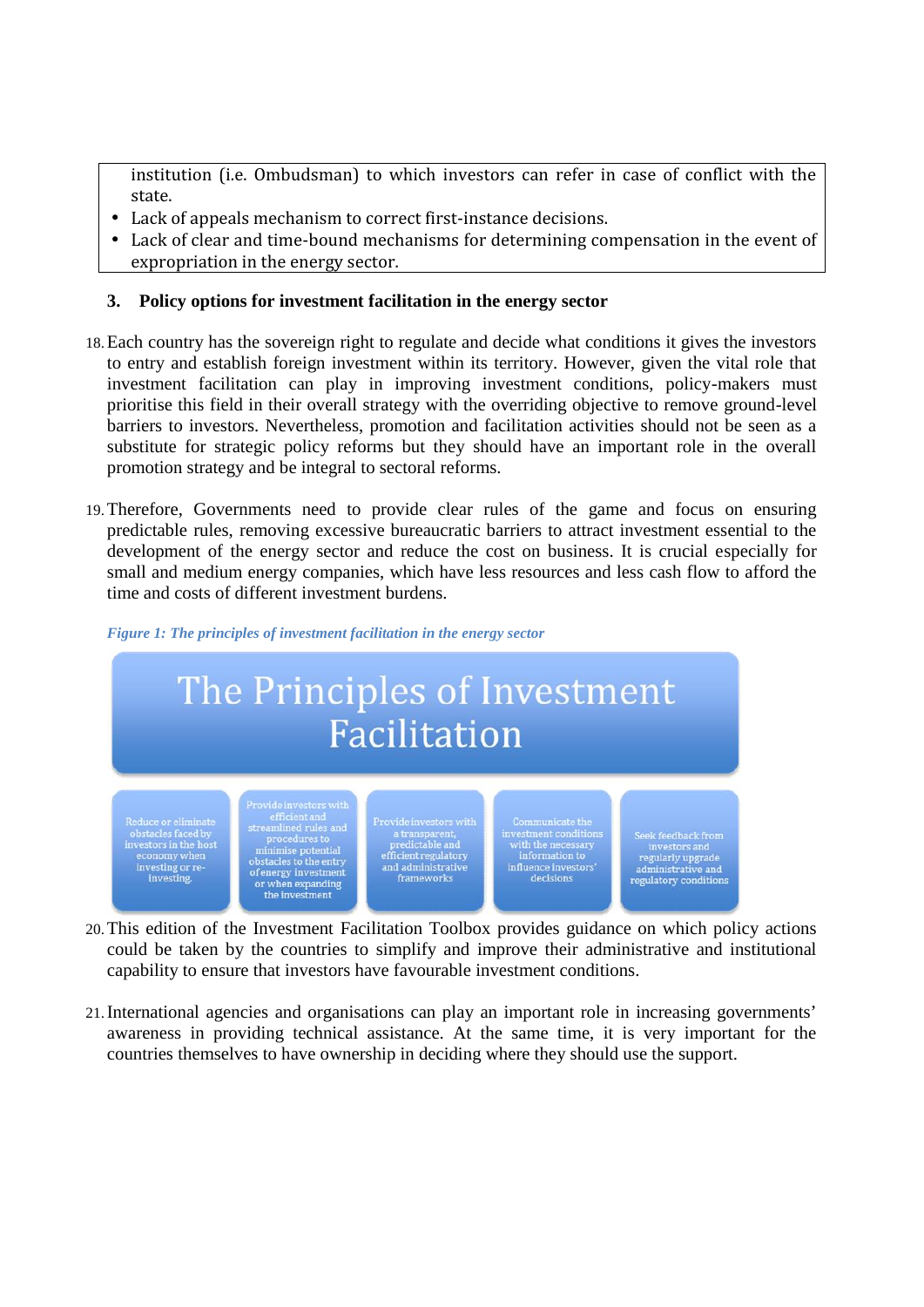# **Guidance for investment facilitation**

## **in the pre-establishment of the energy investment**

## **Policy goal 1:**

## **Long-term and predictable energy and investment objectives**

*The existence and clear definition of long-term energy and investment policy goals is essential and gives clear information to the investors on directions of the country. It is also necessary to monitor the progress in implementing new regulations and ensure that energy sector stakeholders have an access to the legislative processes.*

Policy actions to consider:

- Develop and publish investment strategy and investment reform roadmap related to energy policy goals.
- $\overline{\phantom{a}}$  Set priorities to design clear, coherent and concrete investment policy and investment promotion reform.
- $\pm$  Ensure policy coherence, policy coordination and interim policy monitoring as well as articulating benefits of the policy change clearly.
- $\pm$  Strengthen regional cooperation at harmonisation of legislations/regulatory regimes within regions in order to establishing effective regional markets.

## **Policy goal 2:**

## **Efficient institutional governance and policy-making**

*The ability of a state to manage policy change and regulatory reform is of crucial importance for all investment in the making phase of an investment. Existence of strong institutions and effective coordination between these institutions are key pre-requisites for effective policy making. Strong institutions help to maintain a predictable and transparent environment for investors. Effective coordination decreases the risk of policy duplication, and contradictory objectives, which can undermine investor confidence.*

- $\pm$  Simplify administrative burdens by establishing one stop investment agency for licenses, permits and other procedural requirements for cost effectiveness of energy investors.
- $\pm$  Establish single window, which can act as a focal point to which all energy investors can refer in case of procedural steps to be taken.
- $\downarrow$  Organise frequent and structured regulatory reviews aimed at improving implementation and replacing laws, which are obsolete or inefficient.
- $\ddot{+}$  Improve independence, accountability and transparency of sectorial Regulatory Authorities aimed at effective enforcement of regulations including budgetary independence from line ministries and appoint top management that is free from political pressures.
- $\pm$  Strengthen cooperation between regional National Regulatory Authorities to promote a level playing field by sharing common practice and good examples and coherent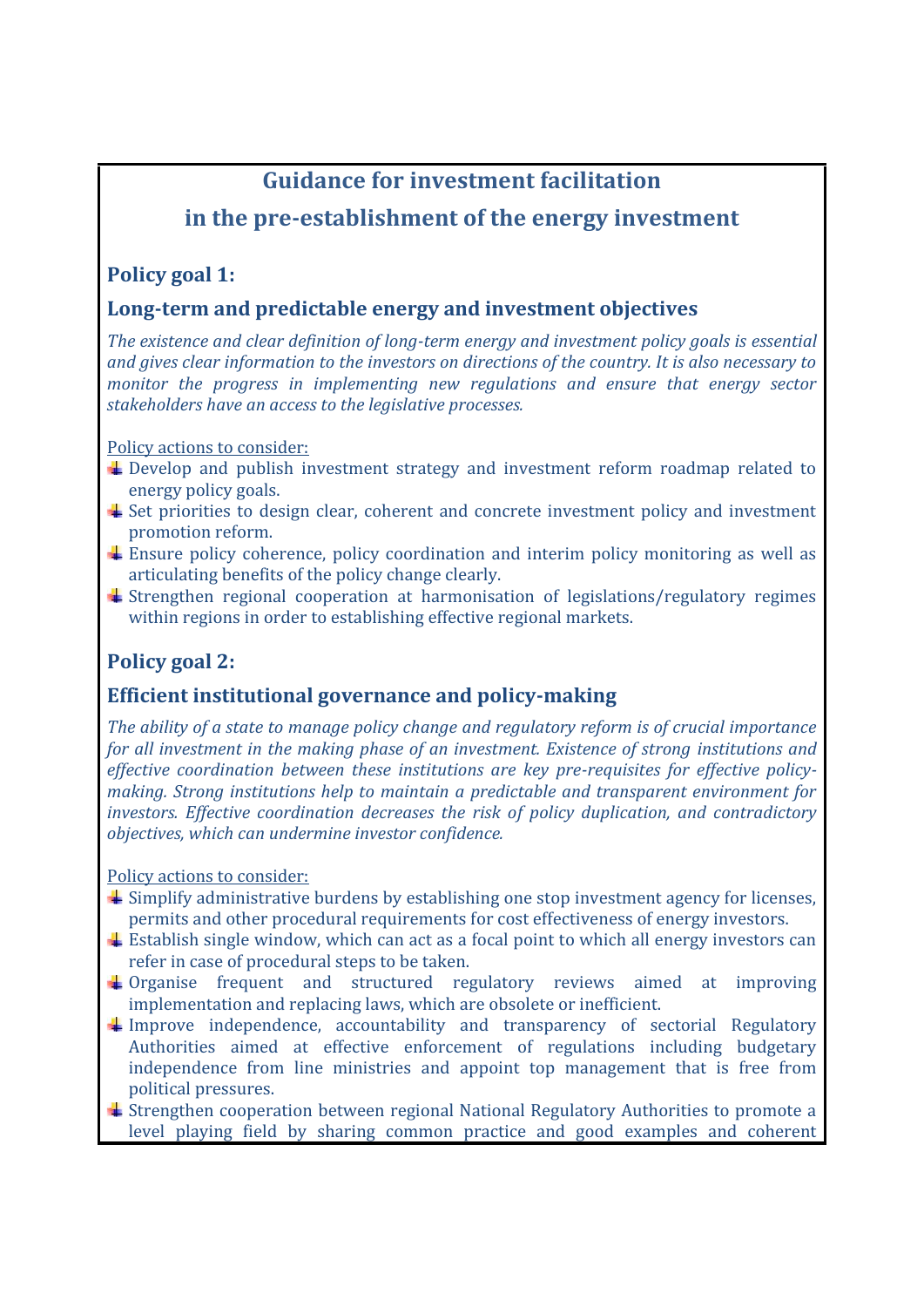measures.

- Give reform oversight and management authority to a body that cuts across the whole of government
- Ensure that there is a competition authority provided with enough resources and technological knowledge to appropriately address challenges of competition in the energy sector.
- Ensure that consistent prerogatives between the competition authority and the energy regulator are clearly structured, so as to enhance policy coherence and provide greater confidence.
- $\pm$  Clearly define institutions responsible for public procurement procedures.
- $\pm$  Engage with local institutions dealing with the groundwork on setting up business, securing financing and developing energy projects to remove ground-level administrative obstacles for all investors.
- Promote information-sharing mechanisms between different layers of the government to promote complementarities and coherence across regulations.

## **Policy goal 3:**

#### **Effective bureaucracy**

*Complex government systems may result in red tape, long procedures and uncertain outcomes. Overlapping and sometimes conflicting rules and procedures across ministries and sub national agencies can also create administrative burdens on investors.*

- $\ddot{\bullet}$  Reduce investment screening procedures and investment requirements.
- **E** Remove bottlenecks by facilitating procedures for acquisitions of permits and licences.
- $\overline{\phantom{a}}$  Establish effective procedures for work permits and visa regime.
- Develop roadmaps and guidelines for domestic institutions as the tools for bureaucratic process simplification.
- Enhance automation of investment approval procedures.
- Facilitate business licencing process for energy projects by means of establishing a onestop-shop and giving it adequate authority and technical capacity to facilitate the issuance of permits.
- Streamline administrative and bureaucratic procedures and avoid duplication of mandates and prerogatives of government agencies.
- Reduce costs and the excessive procedures for construction permits and registration of properties.
- Hire a staff with public and private sector experience, securing operational freedom and high-level reporting channels
- $\text{■}$  Ensure time-bound decision making processes.
- $\ddagger$  Promote accountability and sound governance through whistle-blower laws.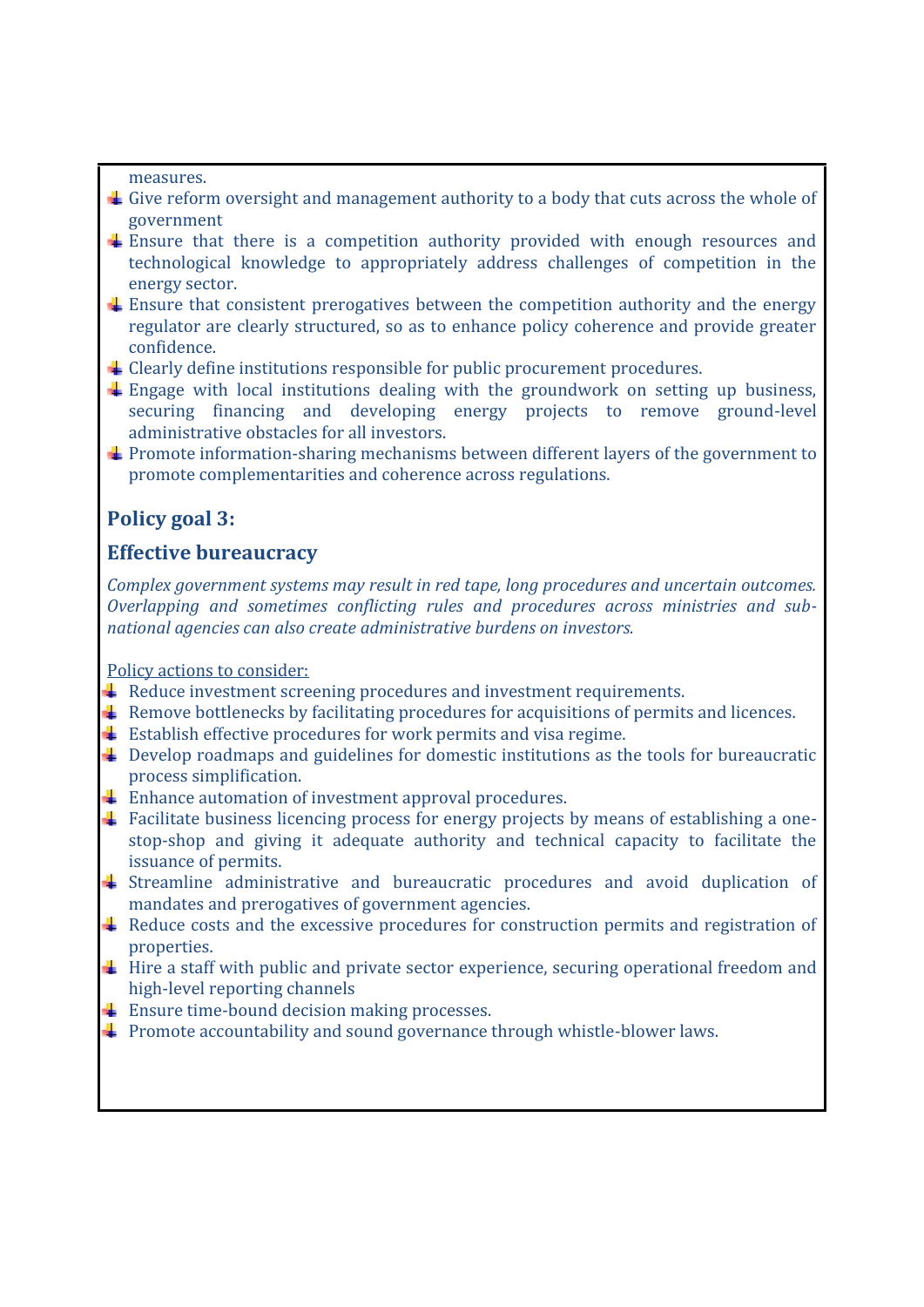## **Policy goal 4:**

## **Transparent administrative and regulatory regimes**

*The level of transparency in decision-making and accessibility of the investors to engage in the consultations on regulatory change are the key determinants for the entry of new investment. Ability of the state to provide accurate and up-to date information on any aspect of investment activity gives the investor enough confidence to make sound and timely investment decisions and reduces the risk of biased decisions of institutions and staff.*

#### Policy actions to consider:

- $\overline{\phantom{a}}$  Guarantee transparent rules and procedures for public procurement.
- Ensure that regulations are easily accessible and understandable to all investors.
- $\triangle$  Collect and publish information on investment entry regimes.
- Encourage the use of transparency principles among national and sub-national authorities and business.
- Make available to the public all relevant materials that explain the regulatory change, expected benefits and risks.
- $\overline{a}$  Regularly upgrade the investment conditions by establishing fora for frequent communication with investors, by establishing feedback mechanisms for investors, by adapting the investment conditions to the specific needs of investors.
- $\pm$  Establish investment promotion agencies, industrial development agencies that can provide investors with the necessary information to influence their investment decisions.
- Establish an ombudsman institution which would act on behalf of investors and collect views of energy companies in order to present them to the government.
- $\overline{\phantom{a}}$  Ensure transparency on tariff regulations.

## **Policy goal 5:**

#### **Favourable investment rules and conditions**

*The state of a country's investment climate is a key factor in determining a country's ability to attract foreign investment and develop small and medium enterprises. In order to achieve a competitive investment environment, countries must work towards developing robust and clear investment rules that give assurance to investors that the host state is committed to attracting foreign investment.*

- Improve the effectiveness of policies and efforts aimed at attracting and facilitating investment including establishing enhanced investor entry regimes and streamlining investment procedures.
- Conduct an evaluation of entry regimes and circulate investor surveys to identify procedural barriers.
- $\ddot{\phantom{a}}$  Make energy investment facilitation a priority within the overall strategy of the country.
- Ensure consistency of domestic investment legislation with the country's international legal commitments in its bilateral and regional investment agreements.